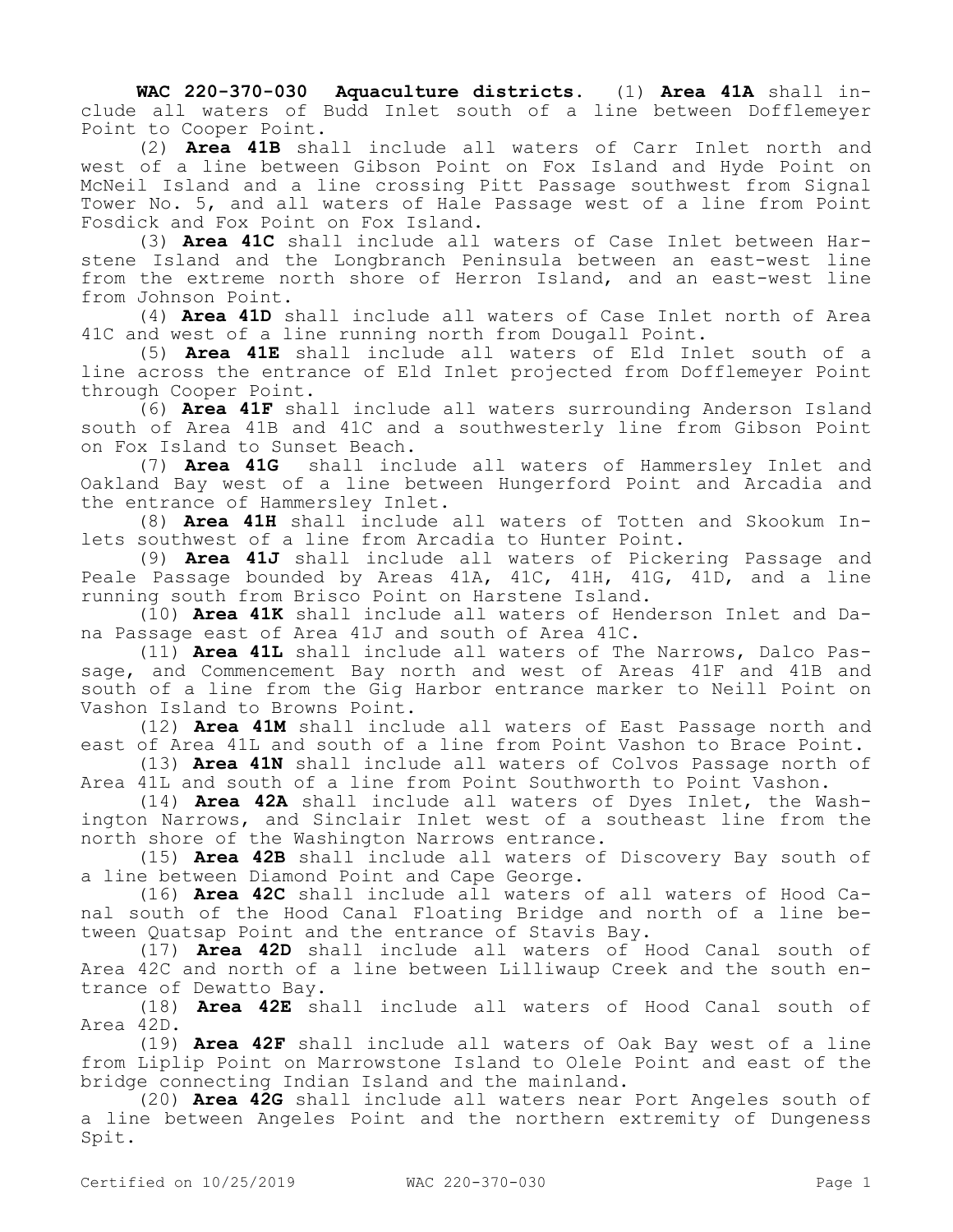(21) **Area 42H** shall include all waters north of the Hood Canal Bridge and south of a line between Olele Point and Foulweather Bluff.

(22) **Area 42J** shall include all waters of Port Madison east of the Agate Pass Bridge and west of a line between Point Jefferson and Skiff Point on Bainbridge Island.

(23) **Area 42K** shall include all waters of Port Orchard south of an east-west line at Battle Point on Bainbridge Island, west of a line projected from Restoration Point on Bainbridge Island through the westernmost portion of Blake Island to the Mainland in Yukon Harbor, excluding Area 42A.

(24) **Area 42L** shall include all waters of Port Townsend and Kilisut Harbor bounded by the Indian Island Bridge and a line from Marrowstone Point to Point Wilson.

(25) **Area 42M** shall include all waters of Liberty Bay and those contiguous waters north of Area 42K and south of Area 42J.

(26) **Area 42N** shall include all waters of Admiralty Inlet and Puget Sound north of Areas 41N and 41M, east of 42K and 42J, east of Areas 42H, 42F and 42L, south of a line between Point Wilson and Admiralty Head, and west of a line between Possession Point and Picnic Point.

(27) **Area 42P** shall include all waters of Sequim Bay.

(28) **Area 42R** shall include all waters south of a line between the northern extremity of Dungeness Spit and Point Wilson, excluding Areas 42B and 42P.

(29) **Area 43A** shall include all waters of Padilla Bay west of the line from Shannon Point and the closest portion of Guemes Island, and south of a line between Clark Point on Guemes Island and William Point on Samish Island.

(30) **Area 43B** shall include all waters of Lummi Bay and Bellingham Bay east of the line between Sandy Point and Point Migley on Lummi Island, northeast of the line between William Point on Samish Island and Governors Point.

(31) **Area 43C** shall include all waters of Boundary Bay and Crayton Harbor northeast of the line between Point Roberts and Birch Point, and south of the international border.

(32) **Area 43D** shall include all waters of Possession Sound east of Area 42N, and south of a line from Sandy Point on Whidbey Island, to Camano Head, then to south entrance of Tulalip Bay.

(33) **Area 43E** shall include all waters of Port Susan north of Area 43D.

(34) **Area 43F** shall include all waters of Samish Bay southwest of Area 43B.

(35) **Area 43G** shall include all waters of Saratoga Passage between a line from Sandy Point on Whidbey Island and Camano Head, and a line from Polnell Point on Whidbey Island to Rocky Point on Camano Island.

(36) **Area 43H** shall include all waters of Skagit Bay and Similk Bay north of Area 43G, south of the La Conner Bridge, and east of the Deception Pass Bridge.

(37) **Area 43J** shall include all United States waters of the Strait of Georgia, the United States waters surrounding the San Juan Islands, and the United States waters of the Strait of Juan de Fuca east of Angeles Point.

(38) **Area 43K** shall include all United States waters of the Strait of Juan de Fuca west of Angeles Point and east of a line between Tatoosh Island and Bonilla Point.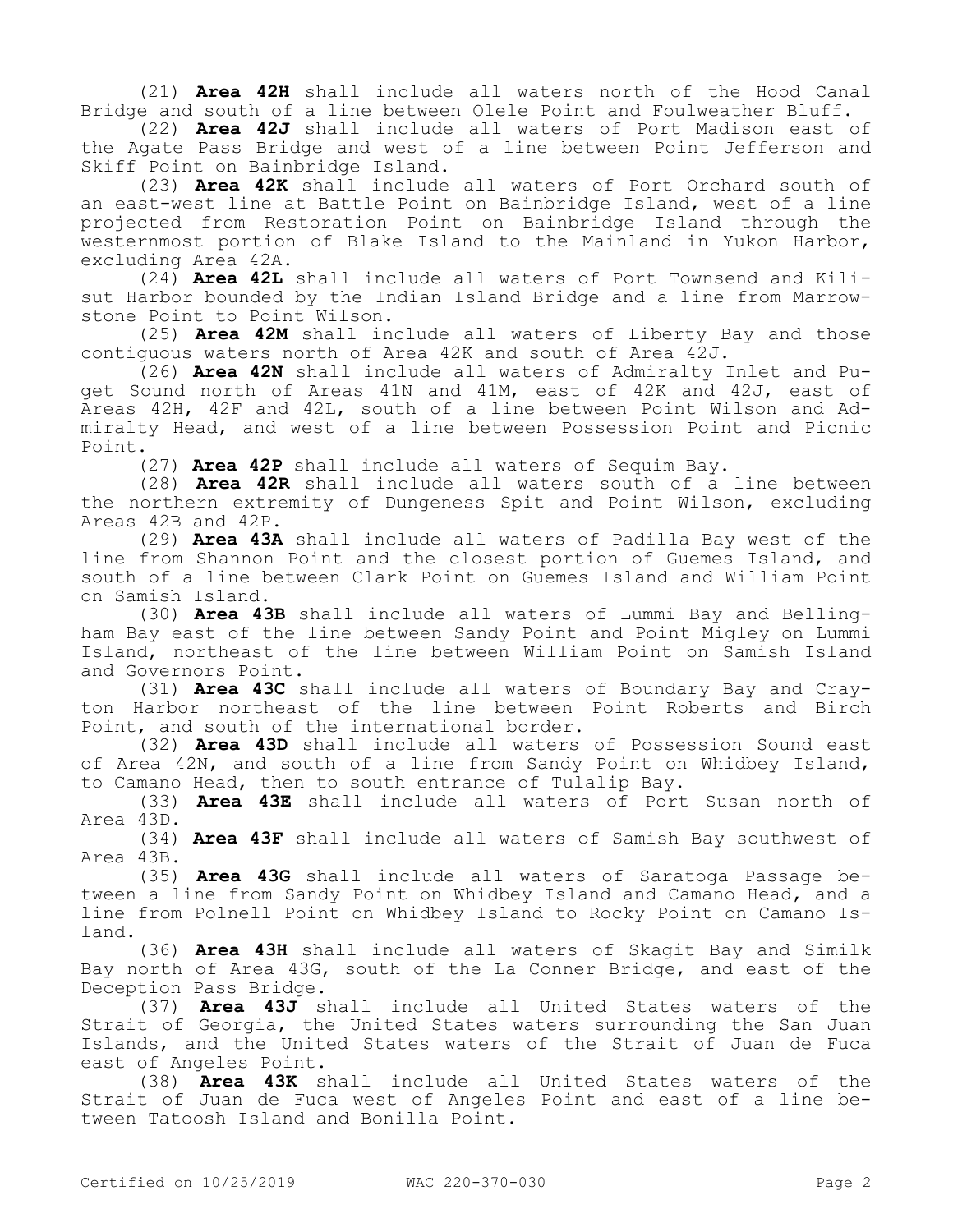(39) **Area 44A** shall include all waters of Grays Harbor north of the marked Chehalis River Channel and west of a line between Point Chehalis and the southwestern most point of the Ocean Shores Peninsula.

(40) **Area 44B** shall include all waters of Grays Harbor south of the marked Chehalis River Channel and west of a line between Point Chehalis and the southwestern most point of the Ocean Shores Peninsula.

(41) **Area 45A** shall include all waters of Willapa Bay north of the Willapa River Channel and west of the North River Channel.

(42) **Area 45B** shall include all waters of Willapa Bay north of the Willapa River Channel, west of the North River Channel and west of a line between Cape Shoalwater and Leadbetter Point.

(43) **Area 45C** shall include all waters of Willapa Bay south of the Willapa River Channel and east of Stoney Point.

(44) **Area 45D** shall include all waters of Willapa Bay south of the Willapa River Channel, west of Stoney Point, east of the Nahcotta Channel, and north and east of a line running north from Goose Point to the middle of the Bay Center Channel and then westerly following the Bay Center Channel to the Nahcotta Channel.

(45) **Area 45E** shall include all waters of Willapa Bay east of the Nahcotta Channel, south of Area 45D, and north of a line projected west from Sandy Point.

(46) **Area 45F** shall include all waters of Willapa Bay east of the Nahcotta Channel, south of Area 45E, and northeast of a line following the Nemah River Channel to channel marker "4" then west of the Nahcotta Channel.

(47) **Area 45G** shall include all waters of Willapa Bay west of Diamond Point, southwest of the Nahcotta Channel, south of Area 45F, and north of a line between Paradise Point on Long Island and Sunshine Point.

(48) **Area 45H** shall include all waters of Willapa Bay south of Area 45G and north and west of the ferry crossing to Long Island.

(49) **Area 45J** shall include all waters of Willapa Bay west of the Long Island ferry crossing and south of High Point.

(50) **Area 45K** shall include all waters of Willapa Bay north of High Point, east of the Nahcotta Channel, and south of the line between Diamond Point and the Nahcotta Boat Basin.

(51) **Area 45L** shall include all waters of Willapa Bay north of High Point, west of the Nahcotta Channel and south of the line between Diamond Point and the Nahcotta Boat Basin.

(52) **Area 45M** shall include all waters of Willapa Bay east of the line between Cape Shoalwater and Leadbetter Point, south of Area 45B, west of Areas 45D, 45E, and 45F, and north of latitude 46 degrees, 35 minutes north.

(53) **Area 45N** shall include all waters of Willapa Bay south of Area 45M, east of Areas 45F and 45G, and north of Areas 45K and 45L.

(54) **Area 47A** shall include all freshwater streams, ponds or lakes in Clallam County.

(55) **Area 47B** shall include all freshwater streams, ponds or lakes in Clark County.

(56) **Area 47C** shall include all freshwater streams, ponds or lakes in Cowlitz County.

(57) **Area 47D** shall include all freshwater streams, ponds or lakes in Grays Harbor County.

(58) **Area 47E** shall include all freshwater streams, ponds or lakes in Island County.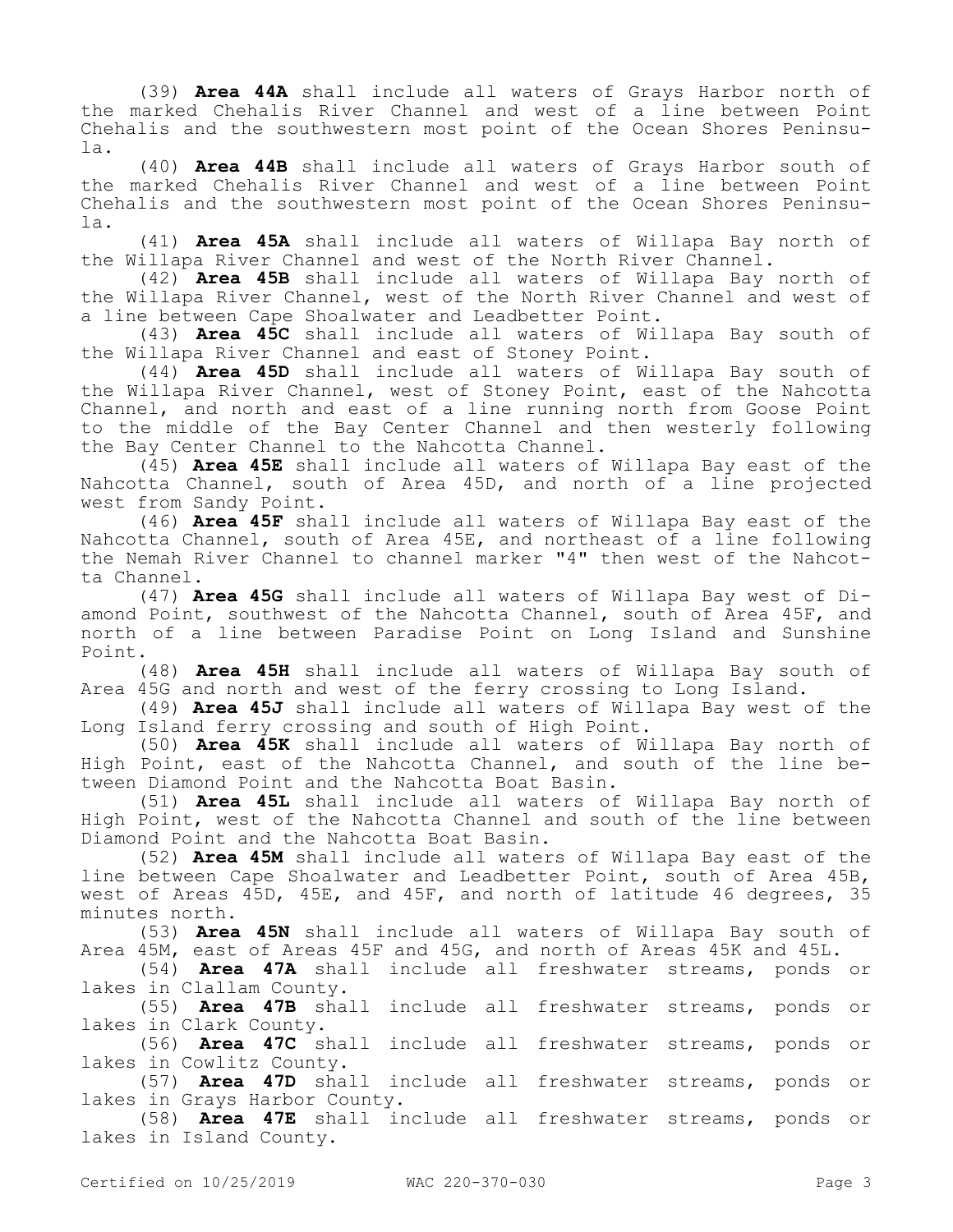| $(59)$ Area 47F shall                              |  |             | include all freshwater streams, ponds or                     |  |                |
|----------------------------------------------------|--|-------------|--------------------------------------------------------------|--|----------------|
| lakes in Jefferson County.                         |  |             |                                                              |  |                |
| $(60)$ Area 47G shall                              |  | include all | freshwater streams, ponds or                                 |  |                |
| lakes in King County.                              |  |             |                                                              |  |                |
| $(61)$ Area 47H shall                              |  | include all | freshwater streams, ponds or                                 |  |                |
| lakes in Kitsap County.<br>$(62)$ Area 47J shall   |  | include all | freshwater streams, ponds                                    |  | or             |
| lakes in Lewis County.                             |  |             |                                                              |  |                |
| $(63)$ Area 47K shall                              |  | include all | freshwater streams, ponds                                    |  | O <sub>T</sub> |
| lakes in Mason County.                             |  |             |                                                              |  |                |
| $(64)$ Area 47L shall                              |  | include all | freshwater streams, ponds                                    |  | O <sub>T</sub> |
| lakes in Pacific County.                           |  |             |                                                              |  |                |
| $(65)$ Area 47M shall<br>lakes in Pierce County.   |  | include all | freshwater streams, ponds                                    |  | O <sub>T</sub> |
| $(66)$ Area 47N shall                              |  | include all | freshwater streams, ponds                                    |  | O <sub>T</sub> |
| lakes in San Juan County.                          |  |             |                                                              |  |                |
| $(67)$ Area 470 shall                              |  | include all | freshwater streams, ponds                                    |  | O <sub>T</sub> |
| lakes in Skagit County.                            |  |             |                                                              |  |                |
| $(68)$ Area 47P shall                              |  | include all | freshwater streams, ponds                                    |  | O <sub>T</sub> |
| lakes in Skamania County.<br>$(69)$ Area 47Q shall |  | include all | freshwater streams, ponds                                    |  | O <sub>T</sub> |
| lakes in Snohomish County.                         |  |             |                                                              |  |                |
| $(70)$ Area 47R shall                              |  | include all | freshwater streams, ponds                                    |  | O <sub>T</sub> |
| lakes in Thurston County.                          |  |             |                                                              |  |                |
| $(71)$ Area 47S shall                              |  | include all | freshwater streams, ponds                                    |  | O <sub>T</sub> |
| lakes in Wahkiakum County.                         |  |             |                                                              |  |                |
| $(72)$ Area 47T shall<br>lakes in Whatcom County.  |  | include all | freshwater streams, ponds                                    |  | O <sub>T</sub> |
| $(73)$ Area 48A shall                              |  | include all | freshwater streams, ponds                                    |  | O <sub>T</sub> |
| lakes in Adams County.                             |  |             |                                                              |  |                |
| $(74)$ Area 48B shall                              |  | include all | freshwater streams, ponds                                    |  | O <sub>T</sub> |
| lakes in Asotin County.                            |  |             |                                                              |  |                |
| $(75)$ Area 48C shall                              |  | include all | freshwater streams, ponds                                    |  | O <sub>T</sub> |
| lakes in Benton County.<br>(76) Area 48D shall     |  | include all | freshwater streams, ponds or                                 |  |                |
| lakes in Chelan County.                            |  |             |                                                              |  |                |
| (77) Area 48E shall                                |  |             | include all freshwater streams, ponds or                     |  |                |
| lakes in Columbia County.                          |  |             |                                                              |  |                |
|                                                    |  |             | (78) Area 48F shall include all freshwater streams, ponds or |  |                |
| lakes in Douglas County.                           |  |             | (79) Area 48G shall include all freshwater streams, ponds or |  |                |
| lakes in Ferry County.                             |  |             |                                                              |  |                |
| $(80)$ Area 48H shall                              |  |             | include all freshwater streams, ponds or                     |  |                |
| lakes in Franklin County.                          |  |             |                                                              |  |                |
| $(81)$ Area 48J shall                              |  |             | include all freshwater streams, ponds or                     |  |                |
| lakes in Garfield County.                          |  |             | include all freshwater streams, ponds or                     |  |                |
| $(82)$ Area 48K shall<br>lakes in Grant County.    |  |             |                                                              |  |                |
| $(83)$ Area 48L shall                              |  |             | include all freshwater streams, ponds or                     |  |                |
| lakes in Kittitas County.                          |  |             |                                                              |  |                |
| $(84)$ Area 48M shall                              |  |             | include all freshwater streams, ponds or                     |  |                |
| lakes in Klickitat County.                         |  |             |                                                              |  |                |
| $(85)$ Area 48N shall<br>lakes in Lincoln County.  |  |             | include all freshwater streams, ponds or                     |  |                |
|                                                    |  |             | (86) Area 480 shall include all freshwater streams, ponds or |  |                |
| lakes in Okanogan County.                          |  |             |                                                              |  |                |